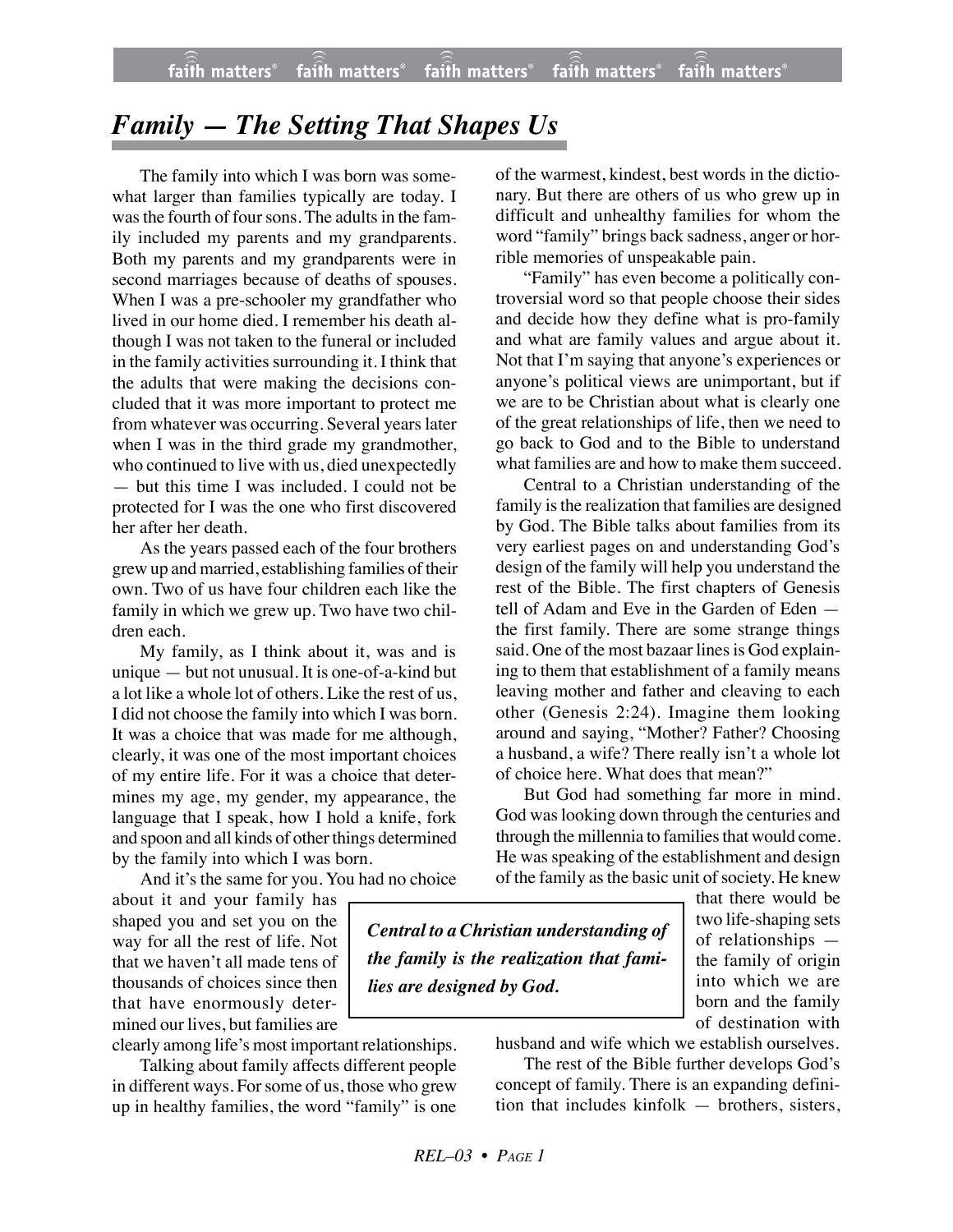cousins, uncles and aunts and then it goes beyond that to tribes and nations. There are a couple of places in the Bible where even the whole human race is referred to as a family.

God designed that we would have different levels of relationships. When I speak of my family you have to listen carefully to know whether I'm talking about the family that I grew up in where I am a son, or the family where I am a father.

As modern Americans we have struggled a lot with the changes that have occurred in families. There are some that define a "family" as a mother and a father and a couple of children, preferably one boy and one girl, and feel that anything beyond that really isn't a family at all. We know that that's not true. There are many different stages of development and many different configurations. When my father and my brother died my family of origin did not cease to be real. Some of us are spread thousands of miles apart, but we are still a family.

In God's design, "family" is a set of relationships that he highly values and whether we value it or not, it affects all of our lives. It's a set of relationships that begins in marriage, may include children and lasts for a lifetime. The relationships

may be denied and renounced but they are never erased. Parents can die and a son is still a son or a daughter a daughter. Once a family, always a family.

In God's mind these

relationships are of utmost importance. The family is to be the primary place for love, nurture, protection and good. What I find astonishing is that God chooses to describe himself to us in terms of family relationships. When you think of all the words that God could have chosen, it's interesting that he choose words like "father" and "son" to describe himself. When we pray the Lord's Prayer we follow the instruction that Jesus gave to us and we say, "Our Father who art in heaven." The Apostles Creed begins, "I believe in God the Father Almighty."

But, what about fathers who abuse their children? What about fathers that abandon their families? What about those people for whom "father" represents everything that is the opposite of what God is? Of course God knew all of that. Yet he chose those titles, those relationships, to describe himself because he was willing to take the risk. He did it hoping that most of us would see in him the best that all fathers are supposed to be. He did it to give eternal value and importance to family relationships.

When we understand that each of our families was designed by God and that families are important enough to God that he describes himself in family terms, then we can move on to hear God's next great truth about family relationships.

The word that clearly shines through all of the Bible's teaching on families is responsibility. We don't have a choice as far as our original family relationships are concerned but we do have a choice of whether we are responsible in the relationships that are ours. Families are contracts of mutual responsibility. The God-given responsibilities are listed in Ephesians 5 and 6. Ephesians 5 explains that marriage is a commitment, a commitment in which there is submission and a commitment in which there is love. But it also communicates something that we as individualistic Americans have often missed. We have often ap-

*We don't have a choice as far as our original family relationships are concerned but we do have a choice of whether we are responsible in the relationships that are ours.*

proached marriage with such individuality that we have said that it is the relationship that produces the commitment rather than the commitment that holds the relationship.

In marriage there needs to be a commitment to the marriage itself, recognizing that in any relationship there are frayed edges, difficult times and those who act irresponsibly. But when there is a commitment to the marriage, a commitment to do what is right independent of whether the other person does what is right or not, then that fits God's design. That commitment enhances the relationship and does what is good by God even if it is not rightly received by the person to whom one is married.

Or take what the Bible says about parents. In the beginning of Ephesians chapter 6 fathers are especially singled out, but it could be mothers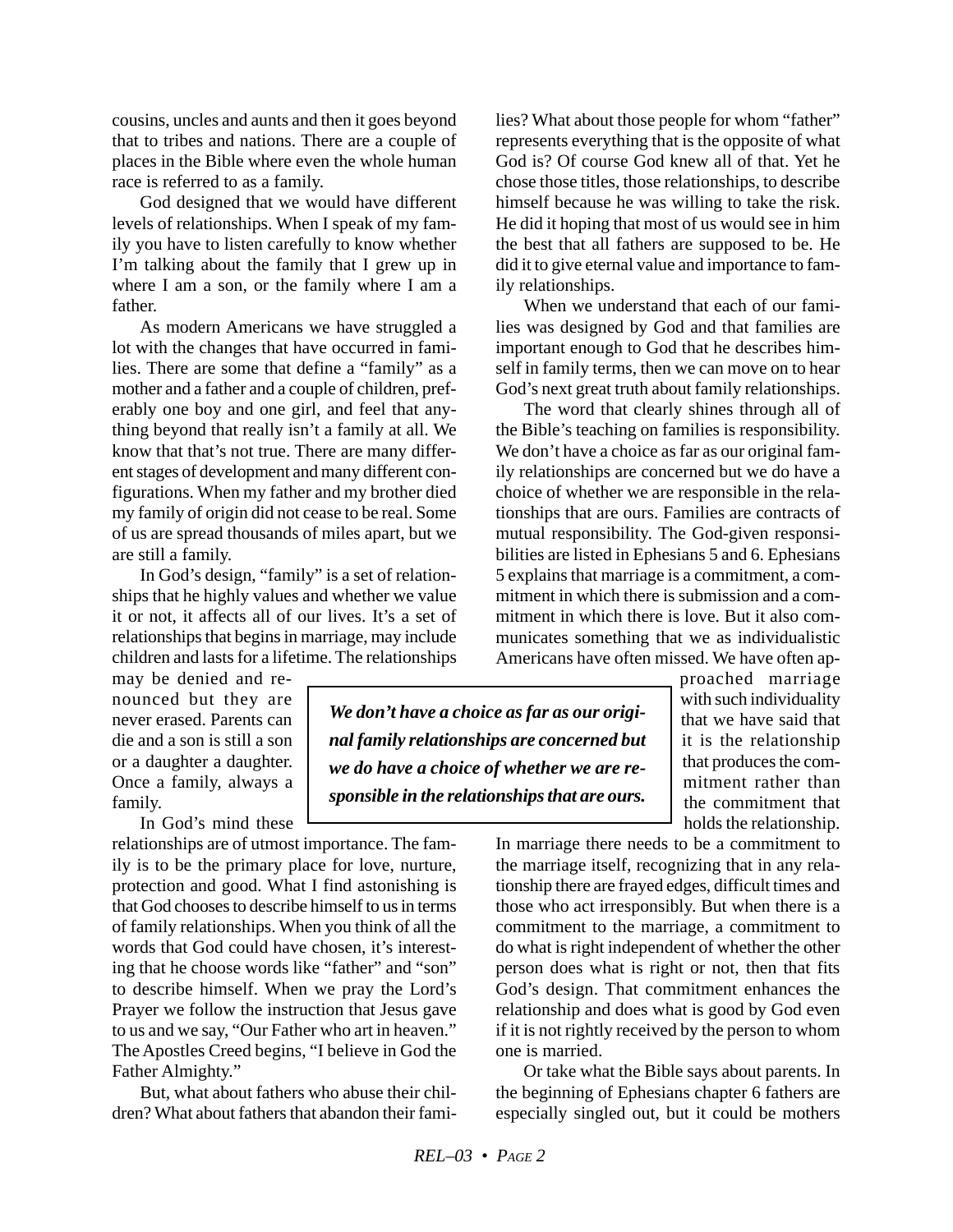just as easily. Ephesians 6:4 tells fathers, "Do not exasperate your children; instead, bring them up in the training and instruction of the Lord." That's part of it. The Bible goes on to list other things, but clearly there is a parental responsibility to direct and shape a child's life for God so that the parent really is the agent of God in that child's development. Other biblical responsibilities of a parent are to provide protection, food and shelter, and whatever else parents need to do in order to be like God to their children. As parents we are to care for those children whom God has en-

trusted to us just as God cares for us. We are to model for them for the rest of their lives how to live and how to behave, how to face life's disappointments. Parents are to assume the responsibility to continually provide that example and that model for their children.

Ephesians 6:2 spells out the responsibility of children, "Honor your father and mother. . . that it may go well with you and that you may enjoy long life on the earth." Honoring normally begins with obedience when the child is quite young. But honoring is a lifelong responsibility. It does not expire when someone reaches an 18th birthday. It means that when you are in your 60s or 70s with parents in their 80s or 90s or older, it is still your responsibility to honor your parents with the words you speak, the respect you give and the care you provide. Your parents may not even be living and there is still a responsibility in that family relationship to honor them in words that are spoken about them.

All of these are responsibilities that are independent of how the other person reacts to the meeting of that responsibility. Imagine what it would be like if people really did it God's way. What a revolution that would be! Our relationships would be good, our lives would be better and society would be transformed in a way that no politician could ever dream, much less legislate. The good news is that there are many such families. They are not without problems, but they understand God's design and live out their responsibilities. You may look at some other family and say, "Wow, they are perfect!" That shows ignorance more than anything else for there is no family that's problem free. There is no family that does not struggle or have testy relationships. There is no family that does not have provocation or sin. But there are families, and lots of them, where people take seriously the meaning of their responsibilities.

But what about the problem side of families? There are plenty of us who want to shout out against all the Bible talk and say, "Come on, I'm from a family where my father was the opposite of everything God is." Or what about the mother

*…when there is a commitment to the marriage, a commitment to do what is right independent of whether the other person does what is right or not, then that fits God's design.*

who abuses her children or the husband who has no marital commitment, or the wife who is unfaithful? What about the chil-

dren that parents have dreamed great dreams for but they have broken their parents' hearts? What about children who continually dishonor their parents? What about the family that is everything that God never intended a family to be?

The answer is simple to say but difficult to do. The answer is to live Christianly which means living responsibly whether other people do or not. The Christian way is to live by the Word of God and by the grace of God and meet responsibilities with God's help even if all of those around us are irresponsible in what they say and what they do. It is doing good and right in family relationships for God's sake, even if your spouse is a bum, your children are prodigal and your parents are not worthy of honor. The commitment stands. It's practically lived out by asking yourself what God would do if he were in your place and your position.

In the Old Testament God gives us a picture of himself as the bridegroom — he's the guy standing up there in the tux — and the nation of Israel is the bride with the long white robe. He says, "I loved her and I lived for her and I committed to her and she was unfaithful to me." And yet God loved her nonetheless.

Think of God as the father and we are his children. I wouldn't want to even hear a count of how many times I have displeased God, or how many times I have been anything but the kind of